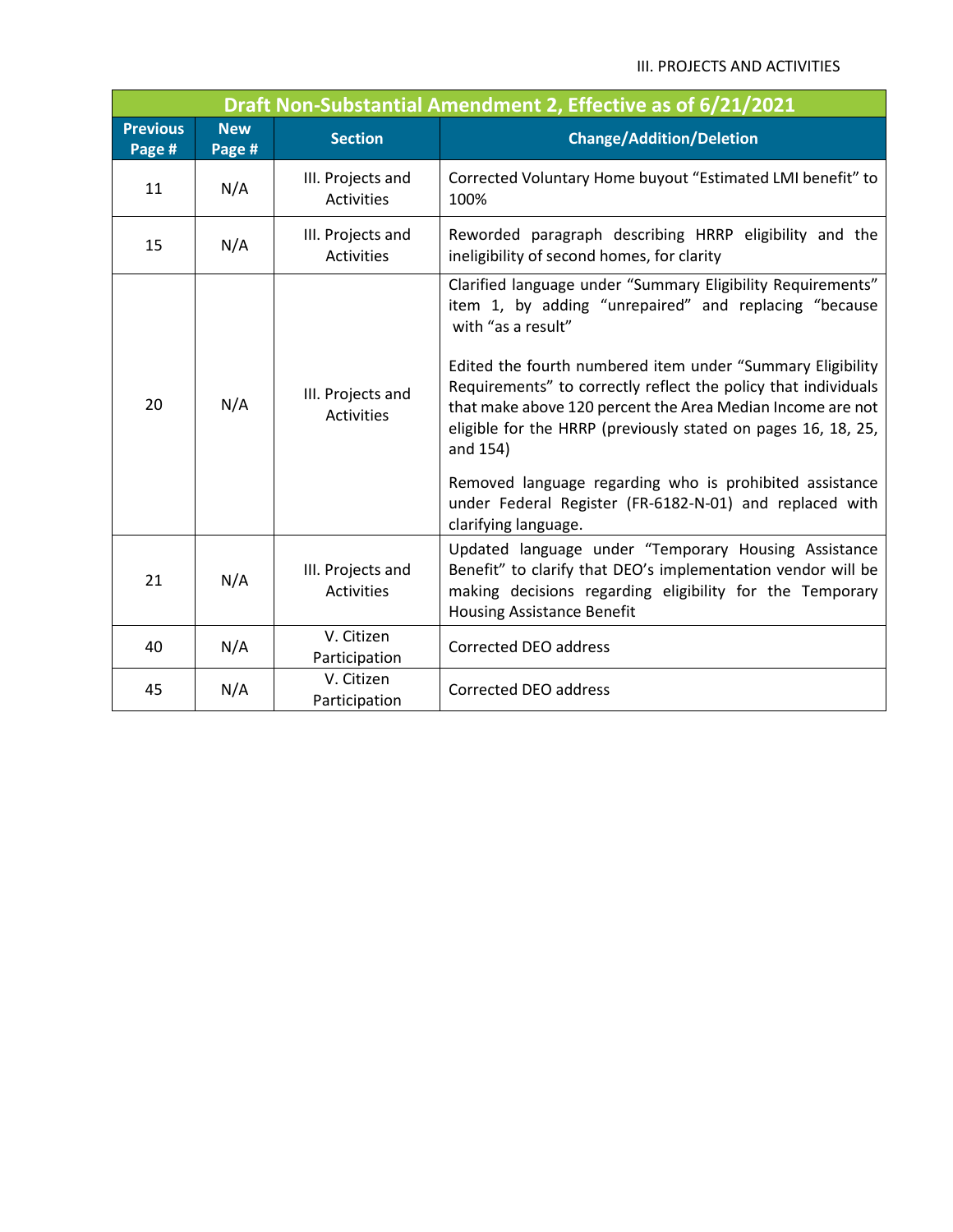The program budget outlined is as follows:

| Program                                                | <b>Total Budget</b> | 80%           | 20%           | Estimated<br><b>LMI</b><br><b>Benefit</b> | <b>Max Award</b><br>per unit | <b>Estimated</b><br><b>Unit</b><br><b>Benefit</b> |  |  |  |  |
|--------------------------------------------------------|---------------------|---------------|---------------|-------------------------------------------|------------------------------|---------------------------------------------------|--|--|--|--|
| <b>Housing Activities</b>                              |                     |               |               |                                           |                              |                                                   |  |  |  |  |
| <b>Housing Repair</b><br>and<br>Replacement<br>Program | \$246,263,144       | \$197,010,516 | \$49,252,629  | 90%                                       | \$350,000                    | 6,743                                             |  |  |  |  |
| <b>Voluntary Home</b><br><b>Buyout Program</b>         | \$27,362,572        | \$21,890,057  | \$5,472,514   | 100%                                      | \$5,000,000                  | 205                                               |  |  |  |  |
| <b>Economic Revitalization</b>                         |                     |               |               |                                           |                              |                                                   |  |  |  |  |
| <b>Hometown</b><br>Revitalization<br>Program           | \$60,406,429        | \$48,325,143  | \$12,081,286  | 70%                                       | \$15,000,000                 | N/A                                               |  |  |  |  |
| Workforce<br>Recovery<br><b>Training</b><br>Program    | \$8,000,000         | \$6,400,000   | \$1,600,000   | 70%                                       | \$3,000,000                  | N/A                                               |  |  |  |  |
| Infrastructure                                         |                     |               |               |                                           |                              |                                                   |  |  |  |  |
| General<br>Infrastructure<br>Program $1$               | \$342,032,145       | \$273,625,716 | \$68,406,429  | 70%                                       | N/A                          | N/A                                               |  |  |  |  |
| <b>Administrative and Planning Costs</b>               |                     |               |               |                                           |                              |                                                   |  |  |  |  |
| Administration                                         | \$35,777,650        | \$28,622,120  | \$7,155,530   | N/A                                       | N/A                          | N/A                                               |  |  |  |  |
| Technical<br>Assistance                                | \$1,000,000         | \$800,000     | \$200,000     | N/A                                       | \$100,000                    | N/A                                               |  |  |  |  |
| Planning                                               | \$14,711,060        | \$11,768,848  | \$2,942,212   | N/A                                       | N/A                          | N/A                                               |  |  |  |  |
| <b>Total</b>                                           | \$735,553,000       | \$588,442,400 | \$147,110,600 |                                           |                              |                                                   |  |  |  |  |

## *Table 1: Program Budget*

<span id="page-1-0"></span><sup>&</sup>lt;sup>1</sup> DEO will maximize the benefit achieved through the expenditure of CDBG-DR funds by allocating \$109,000,000 of the General Infrastructure Repair Program's budget to match the FEMA's Hazard Mitigation Grant Program (HMGP) to complete resilience projects. DEO is also allocating \$10,000,000 of the General Infrastructure Repair Program's budget to reconstruct the Calhoun-Liberty Hospital, a Critical Access Hospital significantly damaged by Hurricane Michael.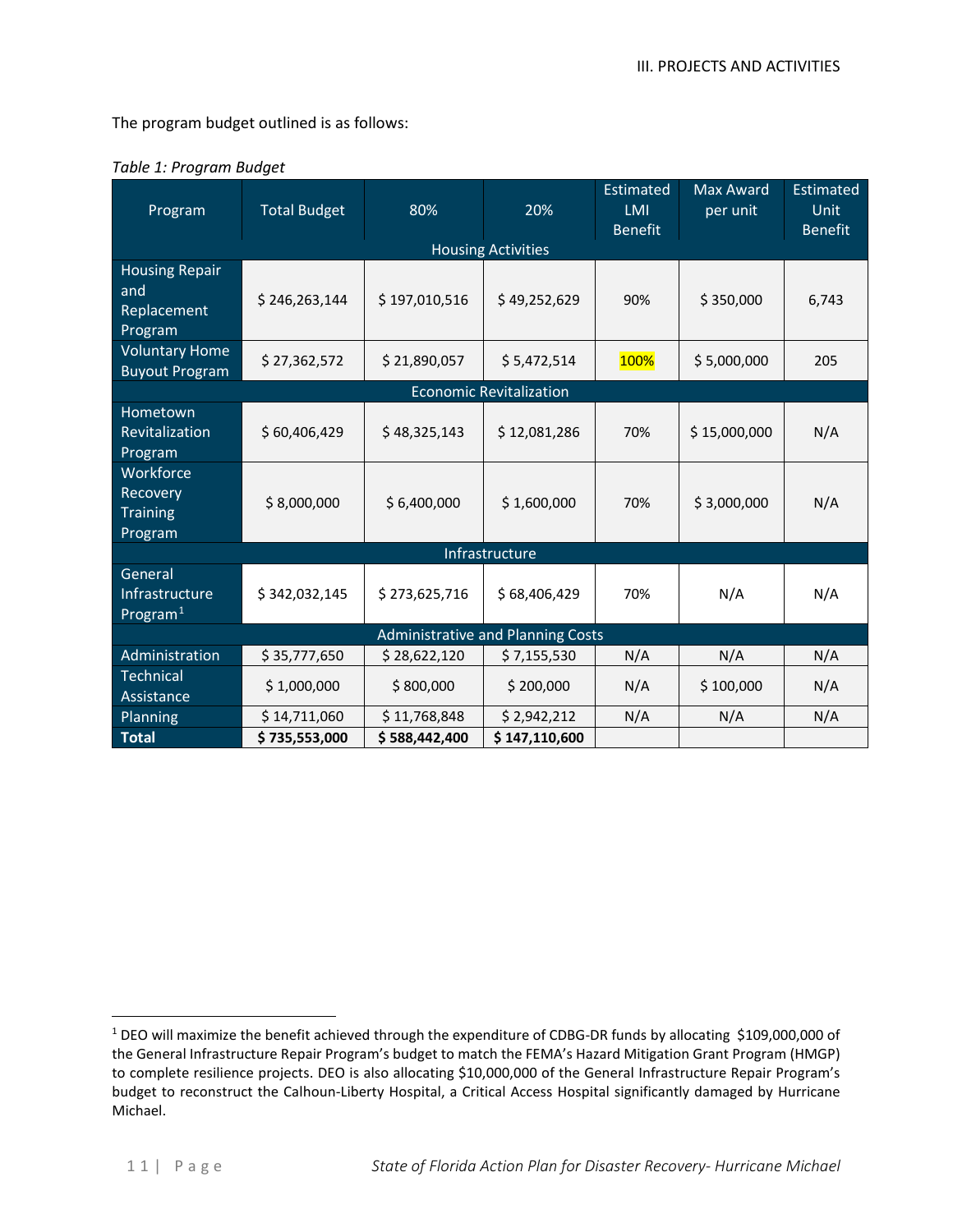owners of rental properties with the condition that it is agreed upon to meet affordability requirements. Rental units must be affordable as prescribed in the Federal Register notice. If currently occupied, the tenants will have the opportunity to move back into the unit or units created with other CDBG-DR activities.

DEO proposes the following housing assistance activities under this program:

- Repairs to, reconstruction or replacement of housing units damaged by Hurricane Michael, which may include bringing the home into code compliance and mitigation against future storm impacts, including elevation;
- The completion of work to homes that have been partially repaired;
- Repairs to, or replacement of, manufactured, modular and mobile homes impacted by Hurricane Michael;
- **Temporary Housing Assistance based on an individual homeowner's needs and their participation** in the HRRP;
- Temporary Housing Assistance based on individual tenant needs and their participation in the HRRP;\*
- Title Assistance based on an individual homeowner's needs and their participation in the HRRP;
- Acquisition of substantially-damaged housing units for housing redevelopment or buyouts of substantially-damaged properties may also be considered.

\* The state plans to minimize displacement of persons or entities and assist those displaced as a result of implementing a project with CDBG-DR funds. Should any projects cause displacement, DEO will follow the Uniform Relocation Act (URA) and the Real Property Acquisition Policies Act to ensure tenants are relocated to safe and sanitary locations. The state's policies and procedures plan, which will be updated to reflect Hurricane Michael activities, will ensure that subrecipients will minimize displacement. In the event of a voluntary buyout, when homeowners or tenants are located in a flood plain to prevent future loss, DEO will require subrecipients to develop policies and procedures to make sure this population is relocated into areas outside of floodplain and will receive full benefits as stated in the URA. The URA provides at 49 CFR 24.402(b) that a displaced person is eligible to receive a rental assistance payment that covers a period of 42 months.

In the event that a homeowner requests housing counseling services or displaced tenants wish to become homeowners, housing counseling services will be made available by a HUD-certified housing counseling agency. DEO will contact Housing Counseling Service Agencies to coordinate on this portion of the State Action Plan.

The HRRP requires applicants to be the primary resident homeowners or property owners of rental property at the time Hurricane Michael made landfall. HUD's regulations regarding the use of funding for Hurricane Michael recovery state an alternative requirement for housing rehabilitation which prohibits assistance for second homes. HUD is instituting an alternative requirement to the rehabilitation provisions at 42 U.S.C. 5305(a)(4) as follows: Properties that served as second homes at the time of the disaster, or following the disaster, are not eligible for rehabilitation assistance or housing incentives. A second home is defined under this notice as a home that is not the primary residence of the owner, a tenant or any occupant at the time of the storm or at the time of application for assistance. DEO may adopt policies and procedures that provide for limited exceptions to providing assistance to a second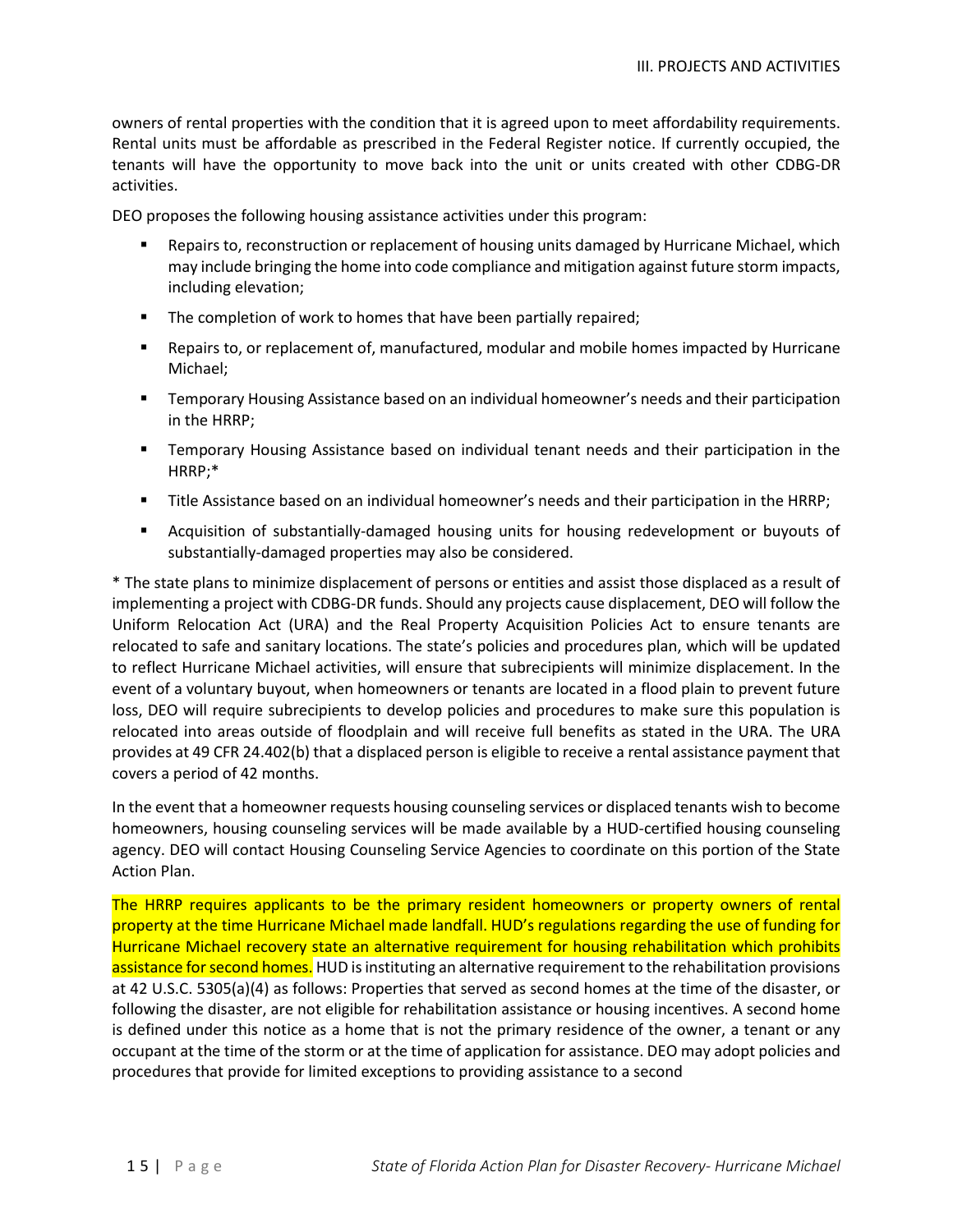### Summary Eligibility Requirements

The HRRP will serve primary resident homeowners and owners of rental property in HUD and stateidentified MID counties. Property owners must prove Hurricane Michael storm damage to qualify for repair, reconstruction or replacement assistance. The following additional eligibility criteria apply:

- 1. Home was impacted by Michael (DR-4339). The property must have documented **unrepaired** damage as a result of the declared disaster. Home repair needs will be documented by FEMA, SBA and/or a privately contracted inspection.
- 2. The state will prioritize homeowner applicants earning less than or equal to 80 percent AMI and rental property owners whose rental property serves LMI individuals. If this need is fulfilled, DEO may address applicants earning greater than 80 percent AMI.
- 3. All applicants must own a single-family home, mobile/manufactured home or rental property located within Bay, Calhoun, Gulf and Jackson counties; and the counties in which the six designated zip codes reside (32321 in Liberty County, 32327 in Wakulla County, 32328 in Franklin County, 32346 in Wakulla and Franklin counties, 32351 in Gadsden County and 32428 in Washington County) prior to the Michael storm event. Note that 80 percent of funding must be spent in the HUD-designated MID counties and ZIP codes. The remaining 20 percent of the funds may be spent outside of the MID-designated areas that also received a Presidential Disaster Declaration.
- 4. Households that make above 120 percent of the Area Median Income (AMI) will not be eligible for the HRRP.

## Accessibility/Disability Accommodations

Reasonable steps will be taken to accommodate accessibility and other special needs to ensure the placement is appropriate to the homeowner and the household members.

#### **Allocation for Activity**: \$246,263,144

**Eligible Applicants:** Homeowners and owners of rental properties, including Public Housing Authorities (PHAs), whose primary residence sustained damage from Hurricane Michael and property owners of rental housing, including private market units receiving project-based assistance or with tenants participating in the Section 8 Housing Choice Voucher Program.

**Eligibility Criteria:** The state will prioritize homeowner applicants earning less than or equal to 80 percent AMI and rental property owners whose rental property serves LMI individuals. If this need is fulfilled, DEO may address applicants earning greater than 80 percent AMI.

Homeowners with a combined household income greater than 120 percent AMI or the national median income are not eligible for assistance under the housing repair and replacement program.

## **Maximum Award (per unit):** \$ 350,000\*

*\*DEO may increase the \$350,000 cap if construction and elevation cost prove to be higher than originally estimated due to Hurricane Michael's impact on the market.*

## **Responsible Entity for Administering:** Florida Department of Economic Opportunity

**Eligibility:** 105(a)(4)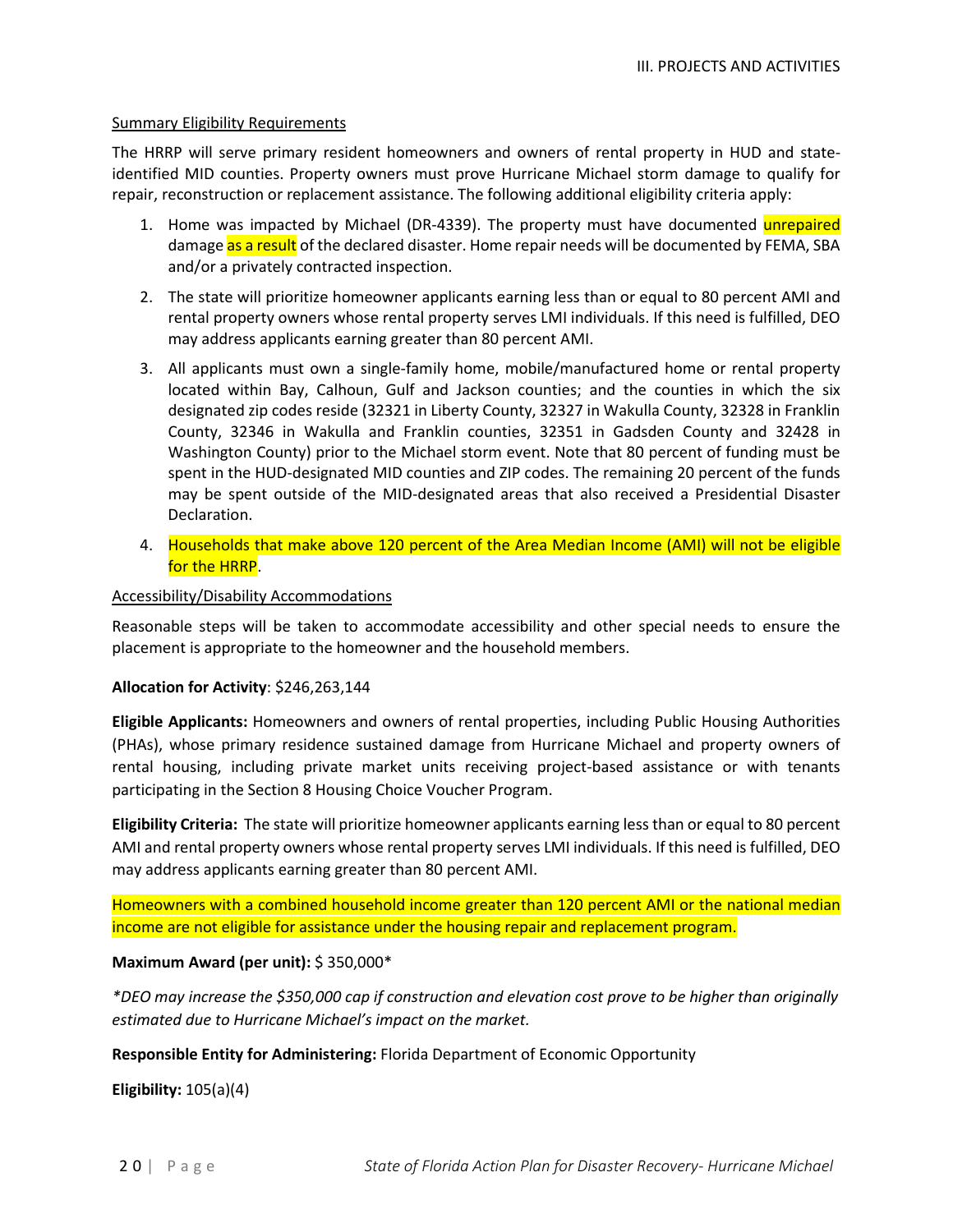**National Objective:** Benefit to low- and moderate-income persons; Meet a need having a particular urgency (urgent need)

## Temporary Housing Assistance Benefit (THAB)

As a general rule, the HRRP will not provide temporary relocation costs to applicants who will be required to vacate their property during construction activities. Since this is a voluntary program and applicants are made aware of program policies at the time of application, the temporary relocation requirement will be the applicant's responsibility.

DEO recognizes that some HRRP beneficiaries, particularly those of modest means and with vulnerable household members, may face financial cash flow challenges caused by the additional interim housing costs that may be necessary during the repair or reconstruction process. DEO will provide temporary rental assistance to homeowner applicants experiencing hardship, on a case-by-case basis following excessive time of displacement or other substantiated extenuating circumstances and approval from DEO's approved third-party Implementation vendor. This procedure identifies how this process will be implemented to identify appropriate cases to be temporary housing costs.

To avoid displacement and homelessness, DEO has developed the Temporary Housing Assistance Benefit (THAB) to provide additional assistance for HRRP applicants who are experiencing a financial hardship. The THAB will be available, until completion of repairs to the damaged home, for participants who have been approved for rehabilitation or reconstruction assistance and have signed a Homeowner Grant Agreement. The THAB provides assistance under the HRRP for unmet needs related to eligible short-term lodging or rental expenses, for up to 6 months, provided the household is at or below 80 percent AMI and is a beneficiary also receiving assistance for the rehabilitation, reconstruction or replacement of their Hurricane Michael damaged property.

The THAB is a housing assistance benefit not directly resulting in the rehabilitation, replacement or reconstruction of a home. Therefore, THAB does not count against the program cap for rehabilitation, replacement or reconstruction of the home. The program construction cap identified in this Action Plan applies to hard and soft construction costs associated with the Michael repairs. THAB will be capped at a maximum of \$20,000.00 in program sponsored payments. Construction delays, for which the DEO assigned construction contractor is responsible, may result in contractor responsibility for provisions of additional housing assistance; and this additional assistance is not limited by the THAB cap.

Homeowners who choose to stay with friends or family in lieu of staying in a hotel or a short-term leased apartment are not eligible for THAB payments. Further, any homeowner who initially utilizes THAB assistance for hotel rental or short-term lease and subsequently abandons the temporary housing situation to stay with friends or family will have all future THAB payments terminated.

The THAB allows short-term lodging in the form of temporary hotel assistance for up to an estimated 90 days, or temporary rental assistance, the total of which cannot exceed six months. This may be available for eligible HRRP homeowners who:

- 1. Have household incomes at or below 80 percent AMI;
- 2. Have executed a HRRP grant agreement (in Award status) but construction has not been completed;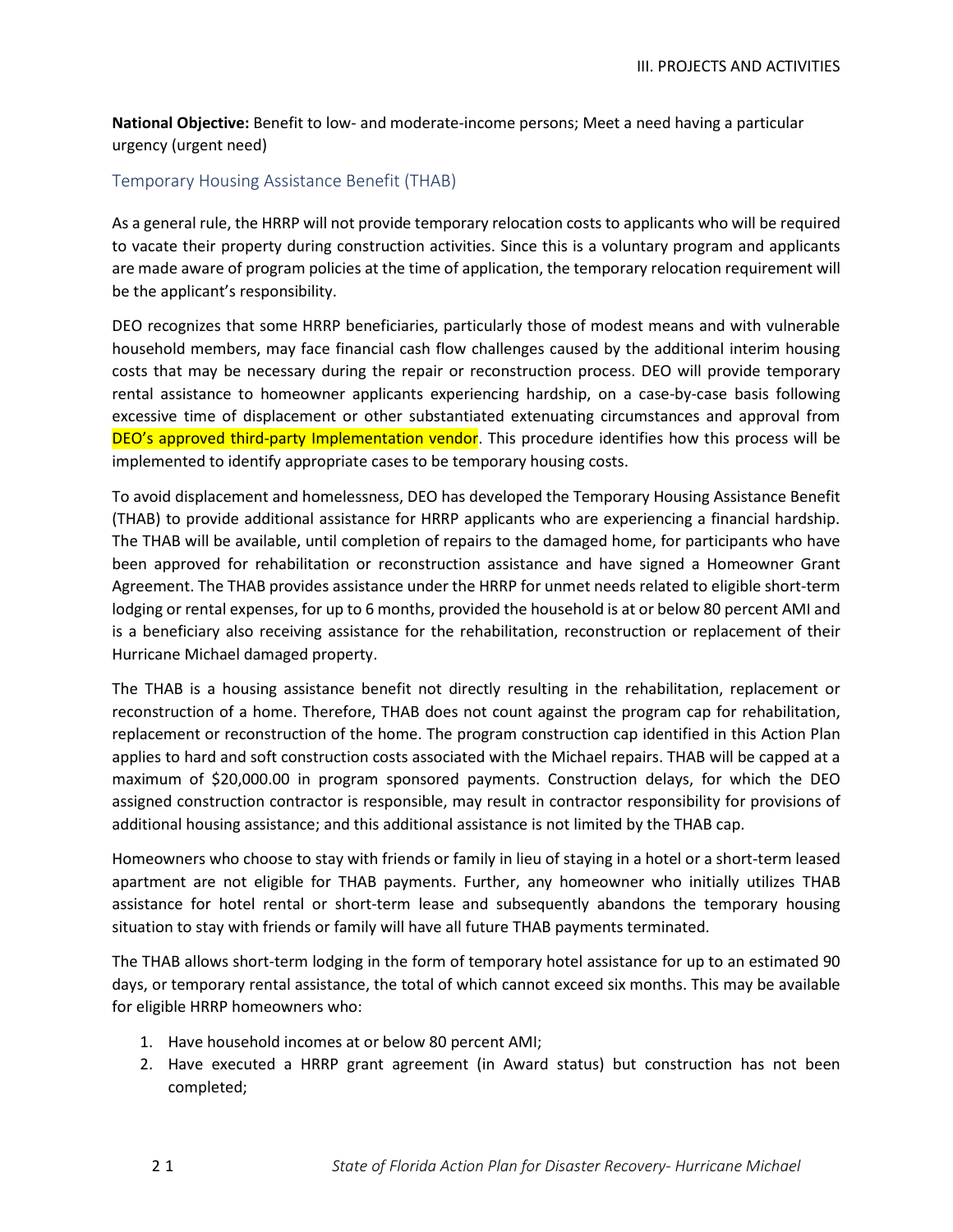# V. Citizen Participation

The Citizen Participation Plan for the Hurricane Michael allocation will provide a reasonable opportunity of at least 30 days for citizen comment and ongoing citizen access to information about the use of grant funds. Before DEO adopts this action plan or any substantial amendment to this plan, DEO will publish the proposed plan or amendment on [www.floridajobs.org/cdbg-dr,](http://www.floridajobs.org/cdbg-dr) DEO's main website. DEO and/or subrecipients will notify affected citizens through electronic mailings, press releases, statements by public officials, media advertisements, public service announcements, newsletters, contacts with neighborhood organizations and/or through social media. DEO will ensure that all citizens have equal access to information about the programs, including persons with disabilities (vision and hearing impaired) and limited English proficiency (LEP). A Spanish version of the State Action Plan will be available. DEO's website includes an Interpretive Translation Notice informing citizens in 15 different languages that translation services are available upon request. DEO consulted the "Final Guidance to Federal Financial Assistance Recipients Regarding Title VI, Prohibition Against National Origin Discrimination Affecting Limited English Proficient Persons," published on January 22, 2007, in the Federal Register (72 FR 2732), in order to comply with citizen participation requirements. Upon subsequent publication of the State Action Plan or substantial amendments, DEO will provide a reasonable opportunity of at least 30 days and have a method for receiving comments.

DEO will take comments via mail or email at:

Attention: Rebuild Florida Constituent Management Services Florida Department of Economic Opportunity Office of Disaster Recovery 107 East Madison Street The Caldwell Building, MSC 400 Tallahassee, Florida 32399-2100 [cdbg-dr@deo.myflorida.com](mailto:cdbg-dr@deo.myflorida.com)

# Publication

Before its adoption, the proposed State Action Plan was published on the DEO website, www.floridajobs.org[/CDBG-DR, f](http://floridajobs.org/news-center/public-notices)or a 30-day citizen comment period. DEO incorporated and addressed citizen comments received during that period into the final Action Plan.

# 1. Public Website

DEO has a public website providing access to information and programs administered by the state. DEO has a separate and distinct webpage on its website entitled "Disaster Recovery Programs" at [www.floridajobs.org/cdbg-dr](http://www.floridajobs.org/cdbg-dr) that includes information on disaster recovery activities assisted with CDBG-DR and CDBG-MIT funds. The creation and maintenance of the public website is one component of HUD's certification that DEO has proficient financial controls and procurement processes as required in the Federal Register.

The Disaster Recovery Programs' webpage will include links to action plans, action plan amendments, citizen participation requirements, and activity/program information for activities described in the action plan, including details of all contracts and ongoing procurement policies. It will also store every HUD Quarterly Performance Report (QPR), with information accounting for how funds are being used and managed.